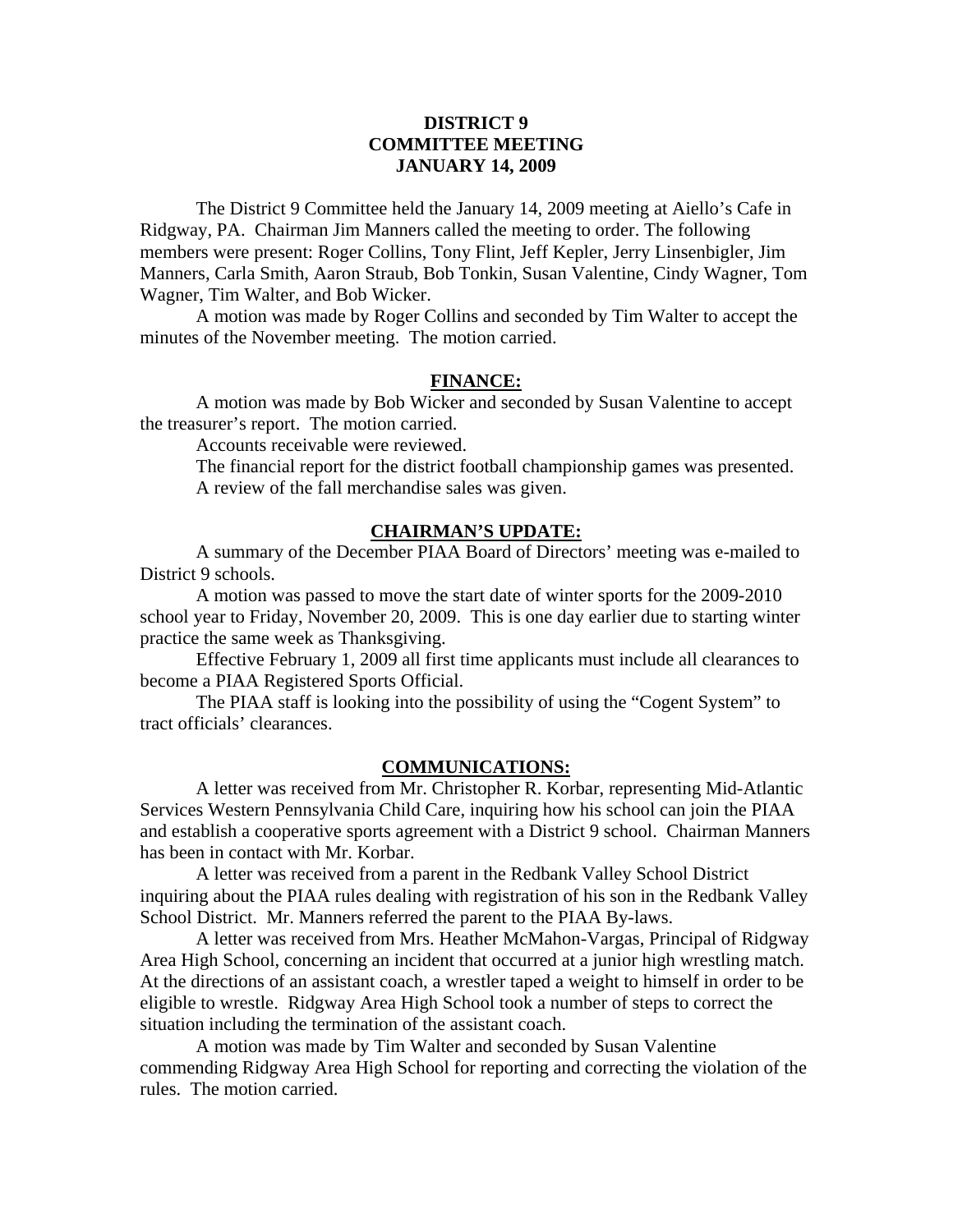## **ADMINISTRATIVE:**

 There has been some concern about the eligibility of a student that transferred from a District 6 school to Clearfield Area High School. A motion was made by Susan Valentine and seconded by Jeff Kepler requesting Clearfield Area High School submit the proper transfer paperwork to the District 9 Committee. The motion carried.

 Five letters inquiring about the male parents' representative position on the District 9 Committee were received. After discussion, Mr. Kevin Doverspike was appointed to the position.

The "district seeding committee" will meet at the February committee meeting.

 Abraxas High School will participate in track and field beginning the 2008-2009 school years.

 A motion was made by Tony Flint and seconded by Roger Collins to grant permission to the Allegany Mountain Basketball League and the Keystone Shortway Athletic Conference to play league championship games. The motion carried.

 Discussion was held dealing with an afternoon seminar for District 9 principals. The seminar might be part of the April's District 9 principals meeting. The date for the principals' meeting, elections, and annual banquet is Wednesday, April 1, 2009.

# **ADMINISTRATIVE COMMITTEES:**

## **ATHLETIC DIRECTORS:**

 The athletic directors association is compiling a list of the fees paid to District 9 sports officials.

### **BUDGET/FINANCE:**

 The budget committee will meet in February to continue discussion about various methods to gain corporate sponsorships.

 The committee has not received any additional information from the individual who presented various advertising strategies for District 9 sports programs.

### **POLICY:**

 The policy/web committee is in the process of updating the district's website, as well as, the policy manual.

#### **CHEERLEADING:**

 A motion was made by Tom Wagner and seconded by Tony Flint for the district committee to support competitive cheerleading. The motion carried.

### **ELECTION:**

**Please refer to the District 9 Policy Manual for the rules/time-line to be followed concerning the annual election to the district committee.**